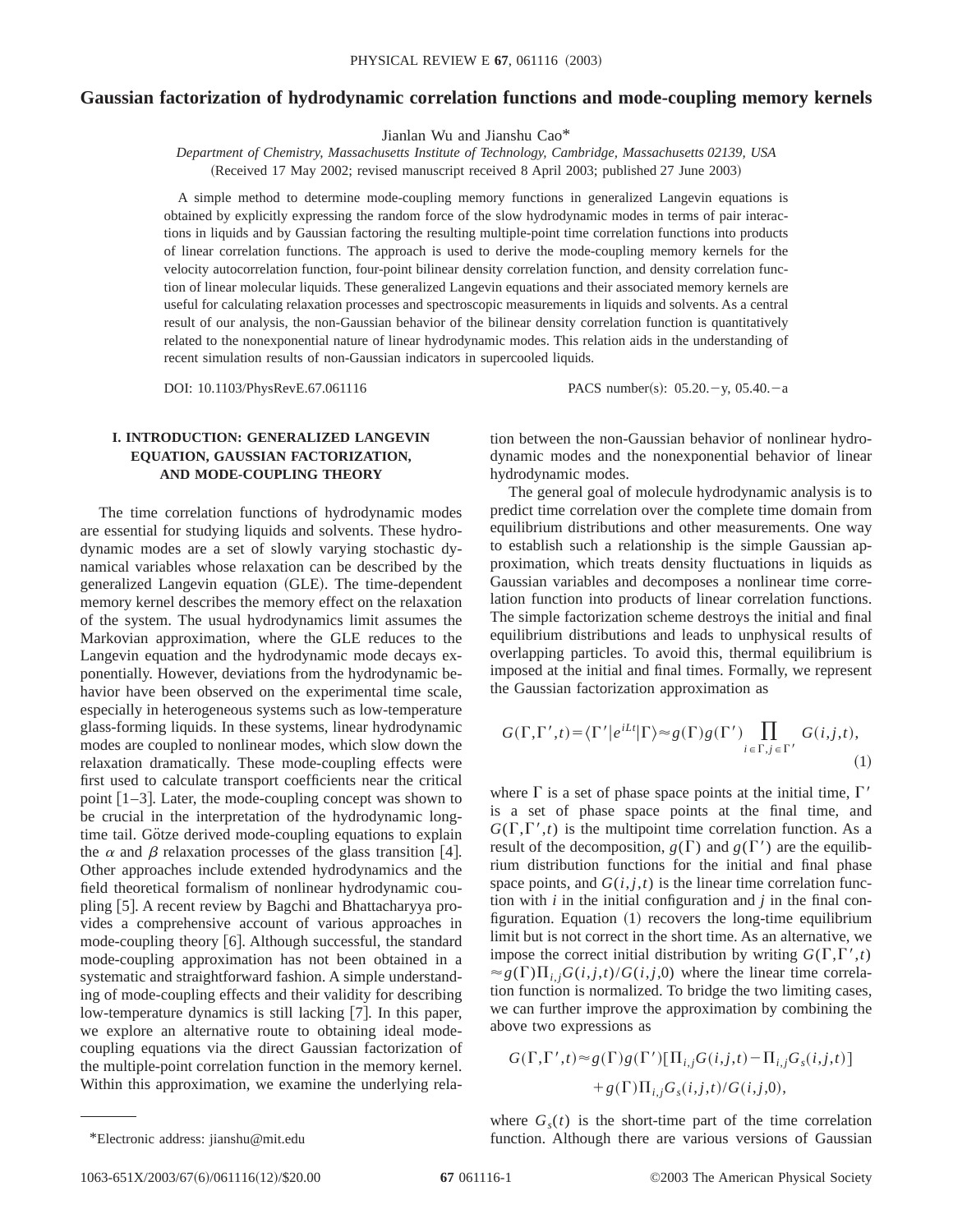factorization, the key element of dynamics decomposition remains the same. Equation  $(1)$  will be used in this paper because we are mainly concerned with the long-time behavior.

A rigorous formulation for calculating dynamic correlation functions is the generalized Langevin equation derived with the projection operator technique  $[8,9]$ . Instead of decomposing the correlation function directly, we now apply the approximation to the memory kernel, yielding

$$
M(\Gamma, \Gamma', t) \propto \langle \Gamma' | e^{iQLt} | \Gamma \rangle \approx g(\Gamma) g(\Gamma') \prod_{i \in \Gamma, j \in \Gamma'} G(i, j, t),
$$
\n(2)

where  $Q=1-P$  is orthogonal to the projector *P*, and all other notation follows the definition in Eq.  $(1)$ . Combined with the random phase approximation for the direct correlation function  $c(r) \approx -\beta U(r)g(r)$ , this approach leads to the standard mode-coupling approximation for the memory kernel [10]. This approach is better justified in an elegant derivation by Zaccarelli *et al.*, which exploits the selfconsistency of the fluctuation-dissipation relationship [11]. Because the memory kernel propagates in phase space orthogonally to the slow variable, dynamic decomposition of the memory kernel is more reasonable than direct decomposition. Thus, the mode-coupling approximation is believed to be more reliable than the direct factorization expression. It then follows that we can apply the factorization scheme to higher-order memory kernels as represented in the form of continued fractions. In this sense, the GLE provides a compact formalism to construct dynamic correlation with initial moments and nonlinear memory kernels in the most economical way, whereas Gaussian factorization simply provides a closure to the hierarchy. Higher-order memory kernels and other forms of closure may lead to alternatives to the standard mode-coupling expressions. In the following sections, we apply the Gaussian decomposition approach and, equivalently, the self-consistent derivation by Zaccarelli *et al.* to obtain mode-coupling kernels for the velocity autocorrelation function, bilinear density correlation function, and density fluctuations in linear molecular liquids.

The Gaussian approximation is valid for long-time and large displacements, which according to the central limit theorem can be treated as random Gaussian fluctuations. Away from the hydrodynamic limit, the relaxation process is not Markovian and the fluctuation is not Gaussian. The dynamic decomposition scheme has to be modified to incorporate nonhydrodynamic effects observed on the experimental time scale. This indeed is the case for low-temperature systems with dynamic clustering effects. Recently, the validity of Gaussian factorization in low-temperature liquids was examined and non-Gaussian effects were investigated. For example, the difference between

$$
\left\langle \rho(\vec{r}_1,t)\rho(\vec{r}_1,0)\rho(\vec{r}_2,t)\rho(\vec{r}_2,0) \right\rangle
$$

and

$$
\langle \rho(\vec{r}_1,t)\rho(\vec{r}_1,0)\rangle \langle \rho(\vec{r}_2,t)\rho(\vec{r}_2,0)\rangle
$$

was studied by Glozter and co-workers in glassy systems using numerical simulation  $[12,13]$ . Their results show that the Gaussian factorization scheme fits the short-time limit when the equilibrium effects dominate. The error introduced by the Gaussian approximation increases to a maximum value before decaying to zero. The peak value of the non-Gaussian indicator and the corresponding time increase strongly as the temperature decreases. These non-Gaussian effects have also been observed in recent experiments by Angell, Weeks *et al.*, and Cui and Rice and are correlated with the behavior of low-temperature liquids near the glass transition temperature  $[14–16]$ . These measurements supplement traditional scattering measurements, which often reveal highly nonexponential decay in complex systems. An important result of the paper is the relation between the non-Gaussian behavior of the nonlinear density correlation function and the nonexponential decay of the linear hydrodynamics mode. This relation is developed in Sec. IV B.

## **II. DERIVATION OF IDEAL MODE-COUPLING THEORY EQUATION FOR THE INTERMEDIATE SCATTERING FUNCTION**

We begin with the GLE and the standard projection operator formalism. The notation here follows a review article by Berne [9]. The projection operator  $P$  is defined as  $P$  $=\langle ... , A^{\dagger} \rangle \langle A, A^{\dagger} \rangle^{-1}$ , where  $\langle A, B^{\dagger} \rangle$  is the average over the equilibrium canonical ensemble:  $\langle A, B^{\dagger} \rangle$  $= \int d\Gamma \rho_0(\Gamma) A(\Gamma) B^{\dagger}(\Gamma)$ . The GLE is written as  $\dot{A}(t)$  $\int \frac{f(x)}{f(x)} dx$  *f*  $f(t) - \int K(t-\tau)A(\tau)d\tau + f(t)$ , where  $\Omega$  is the projection of the eigenfrequency matrix onto the slow variable space, defined as  $i\Omega = \langle iLA, A^{\dagger} \rangle \langle A, A^{\dagger} \rangle^{-1}$ ,  $iL = \{...,H\}$  is the Liouville operator, and *H* is the Hamiltonian. The random force  $f(t)$  represents the fast decay of the system, defined as  $f(t) = \exp{iQLt}QiLA$ , with the projector  $Q=1-P$ . The memory kernel is related to the reduced correlation function of the random force by the fluctuation-dissipation relation  $K(t) = \langle f(t), f^{\dagger} \rangle \langle A, A^{\dagger} \rangle^{-1}$ . One widely used approach for evaluating the memory kernel is to project the random force to a bilinear operator and factor the resulting kernel onto the product of correlation functions of linear modes  $[17]$ . The difficulty with this approach is that the choice of the bilinear variable is ambiguous and is difficult to justify rigorously. Also, the random force in the fast space,  $f(t)$  $= \exp{iQ}Lt$ <sub>2</sub>QiLA, is approximated by the evolution of the random force in the full space,  $f(t) = \exp\{iLt\}QiLA$ . In a more rigorous approach developed by Oppenheim and coworkers  $[18–20]$ , all the possible combinations of the slow modes, such as *AA*,*AAA*,..., are included in the construction of the slow space. It is shown that in evaluating the GLE a relatively few additional nonlinear variables are involved.

In a recent paper  $[10]$ , we employed a simple approach to obtain the mode-coupling memory kernel for  $F(\vec{k},t)$ . The intermediate scattering function is defined as  $F_k^*(t)$  $= \langle \rho(\vec{k},t)\rho(-\vec{k}) \rangle$ , where  $\rho(\vec{k},t) = \sum_{n=1}^{N} \exp\{i\vec{k}\cdot\vec{r}_n(t)\}$  is the collective density and *N* is the total number of particles in the system  $[21]$ . Our approach is motivated by the observation that the random force on the slow mode involves the inter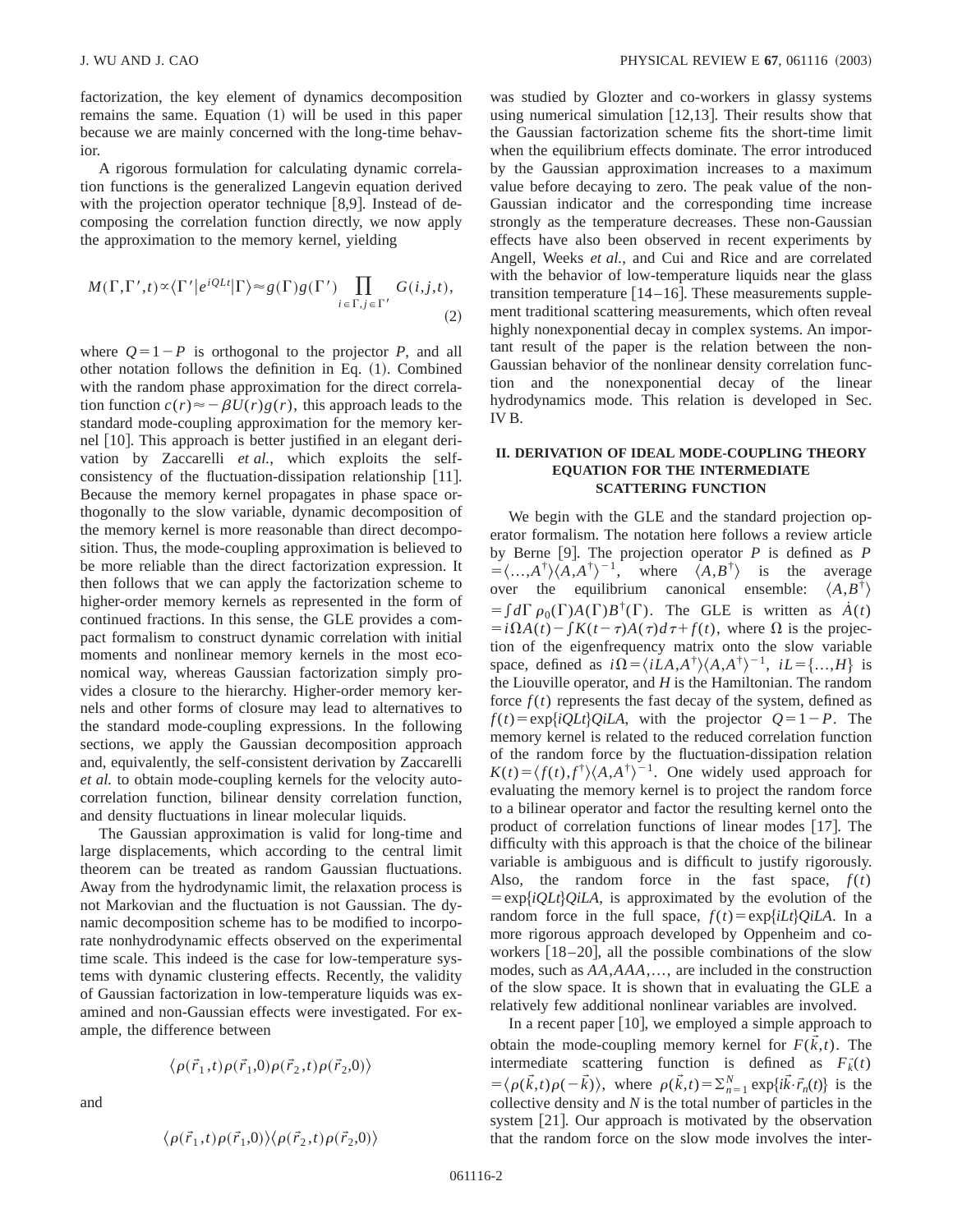action potential and its derivatives, which can be written as Fourier integrals of the bilinear density mode. This bilinear density mode provides a natural choice for the projection and decomposition used in the mode-coupling approximation. Our derivation of the ideal mode-coupling equation involves Gaussian factorization and the random phase approximation (RPA). The GLE for  $A = {\rho(\vec{k},t), \dot{\rho}(\vec{k},t)}$  is

$$
\frac{d}{dt} \begin{pmatrix} \rho(\vec{k},t) \\ \dot{\rho}(\vec{k},t) \end{pmatrix} = \begin{pmatrix} 0 & 1 \\ -\omega_k^2 & 0 \end{pmatrix} \begin{pmatrix} \rho(\vec{k},t) \\ \dot{\rho}(\vec{k},t) \end{pmatrix} - \int_0^t \begin{pmatrix} 0 & 0 \\ 0 & K_{22}(t-\tau) \end{pmatrix}
$$

$$
\times \begin{pmatrix} \rho(k,\tau) \\ \dot{\rho}(k,\tau) \end{pmatrix} d\tau + \begin{pmatrix} 0 \\ f_2(t) \end{pmatrix},
$$
(3)

where  $\omega_k^2 = k^2/(S_k m \beta)$  and  $S_k$  is the structure factor. By virtue of the fluctuation-dissipation relation, the nonzero element  $K_{22}(t)$  of the memory kernel matrix is given by

$$
K_{22}(t) = \frac{m\beta\langle\ddot{\rho} + \omega_k^2 \rho|e^{iQLt}|\ddot{\rho} + \omega_k^2 \rho\rangle}{Nk^2},
$$
 (4)

where the random force  $f_2(t) = \exp\{iQLt\}(\ddot{\rho} + \omega_k^2 \rho)$ . The second-order time derivative of the collective density in Fourier space is

$$
\ddot{\rho}(\vec{k},t) = -\sum_{q} \frac{kq_z}{mV} U_q \rho(\vec{k}-\vec{q},t) \rho(\vec{q},t) \n- k^2 \sum_{n=1}^{N} v_{nz}^2(t) e^{i\vec{k}\cdot\vec{r}_n(t)},
$$
\n(5)

where  $U_{\vec{q}}$  is the Fourier transform of the pair interaction potential. The second term in the above equation is neglected because the first term is larger in the small *k* limit. The Gaussian factorization approximation of the relevant part of the memory kernel leads to

$$
\langle \ddot{\rho} | e^{iQLt} | \ddot{\rho} \rangle = \frac{k^2}{m^2 V^2} \sum_{\vec{q}, \vec{q'}} q_z q_z' U_{\vec{q}} U_{\vec{q}}.
$$
  
 
$$
\times \langle \rho(\vec{k} - \vec{q}) \rho(\vec{q}) | e^{iQLt} | \rho(\vec{k} - \vec{q'}) \rho(\vec{q'}) \rangle
$$
  

$$
\approx \sum_{\vec{q}} \frac{N^2 k^2}{m^2 V^2} [q_z^2 U_{\vec{q}}^2 + q_z (k - q_z) U_q U_{\vec{k} - \vec{q}}]
$$
  

$$
\times F_{\vec{k} - \vec{q}}(t) F_{\vec{q}}(t),
$$
 (6)

where  $\exp{iQLt}$  is approximated by  $\exp{iLt}$  for the fast random force and the wave vector  $\vec{k}$  is directed along the *z* axis. Using the random phase approximation,  $U_k^*$  is proportional to the direct correlation function,  $c_k = -\beta U_k$ , which allows us to rewrite the above equation as the well-known modecoupling memory kernel for the intermediate scattering func- $\lim F_k^*(t)$  [21]:

$$
K_{22}(t) = \frac{n}{m\beta} \frac{1}{(2\pi)^3} \int d\vec{q} [q_z^2 c_{\vec{q}}^2 + q_z (k - q_z) c_q c_{\vec{k} - \vec{q}}]
$$
  
 
$$
\times F_{\vec{k} - \vec{q}}(t) F_{\vec{q}}(t),
$$
 (7)

where  $n=\langle \rho \rangle$  is the number density. In this approach, the introduction of the extra bilinear mode projection operator is avoided, and the nonlinear coupling term comes from the Fourier expansion of the random force on the density. The Gaussian factorization and the mean-field approximation (i.e., RPA) lead to a self-consistent mode-coupling memory kernel. Similar approximations have been used recently for computing linear and nonlinear Raman line shapes  $[10]$ .

In our derivation,  $exp{iQLt}$  is approximated as  $exp{iLt}$ and higher-order  $\vec{k}$  terms are ignored. These difficulties are resolved in a recent paper by Zaccarelli *et al.* [11]. In their paper, a self-consistent approach is introduced to derive an exact formal expression for the random force. The explicit operator expression of the random force,  $f(t) = \exp\{iQLt\}$ , is not used, because the projection operator *Q* is difficult to evaluate. Instead, they derived the expression for the random force by applying the GLE directly:

$$
f_2(t) = \ddot{\rho}(\vec{k}, t) + \omega_k^2 \rho(\vec{k}, t) + \int_0^t K_{22}(t - \tau) \dot{\rho}(\vec{k}, t) d\tau.
$$
 (8)

The fluctuation-dissipation relationship is used to evaluate the memory kernel. Gaussian factorization of the memory kernel leads to

$$
\langle f_2(t)f_2^* \rangle = \sum_{\vec{q} \neq \vec{k}} \frac{N^2 k^2}{m^2 V^2} [q_z^2 U_{\vec{q}}^2 + q_z (k - q_z) U_q U_{\vec{k} - \vec{q}}] \times F_{\vec{k} - \vec{q}}(t) F_{\vec{q}}(t) \n+ \frac{k^4 N}{m^2 \beta^2} (1 + \beta n U_{\vec{k}}^2 - S_k^{-1})^2 F_{\vec{k}}(t) \n+ \frac{k^2 N}{m \beta} (1 + \beta n U_{\vec{k}}^2 - S_k^{-1}) \n\times \int_0^t K_{22}(t - \tau) \frac{\partial}{\partial t} F_{\vec{k}}(\tau) d\tau.
$$
\n(9)

The direct correlation function  $c_k$  is related to the structure factor  $S_k$  by  $c_k = (1 - S_k^{-1})/n$ , so that  $1 + \beta n U_k - S_k^{-1} \propto c_k$  $+\beta U_k \approx 0$ . By virtue of the RPA, the additional terms cancel, leading to the lowest-order mode-coupling memory kernel.

Based on the above description, a simple procedure to derive the mode-coupling memory kernels follows. The GLE for a set of slow variables *A* defines an expression for the random force  $f(t) = \dot{A} - i\Omega A - K*A$ . The fluctuationdissipation relation  $K(t) = \langle f(t)f(0) \rangle$  determines a selfconsistent equation for the memory kernel. The first term in the equation,  $\langle \dot{A} \dot{A} \rangle$ , is rewritten in terms of the interaction potential and the bilinear density mode, and is then decomposed into products of linear hydrodynamic correlation functions. Several other terms, including the self-consistent terms, are removed under the random phase approximation or mean-field approximations of a similar nature. Although we use this procedure in our derivation, we can obtain exactly the same mode-coupling expression from the simpler scheme introduced in Ref.  $[10]$  and in Eqs.  $(6)$  and  $(7)$ . In fact, the removal of the self-consistent terms of the memory kernel in Eq.  $(9)$  justifies the direct evaluation of the memory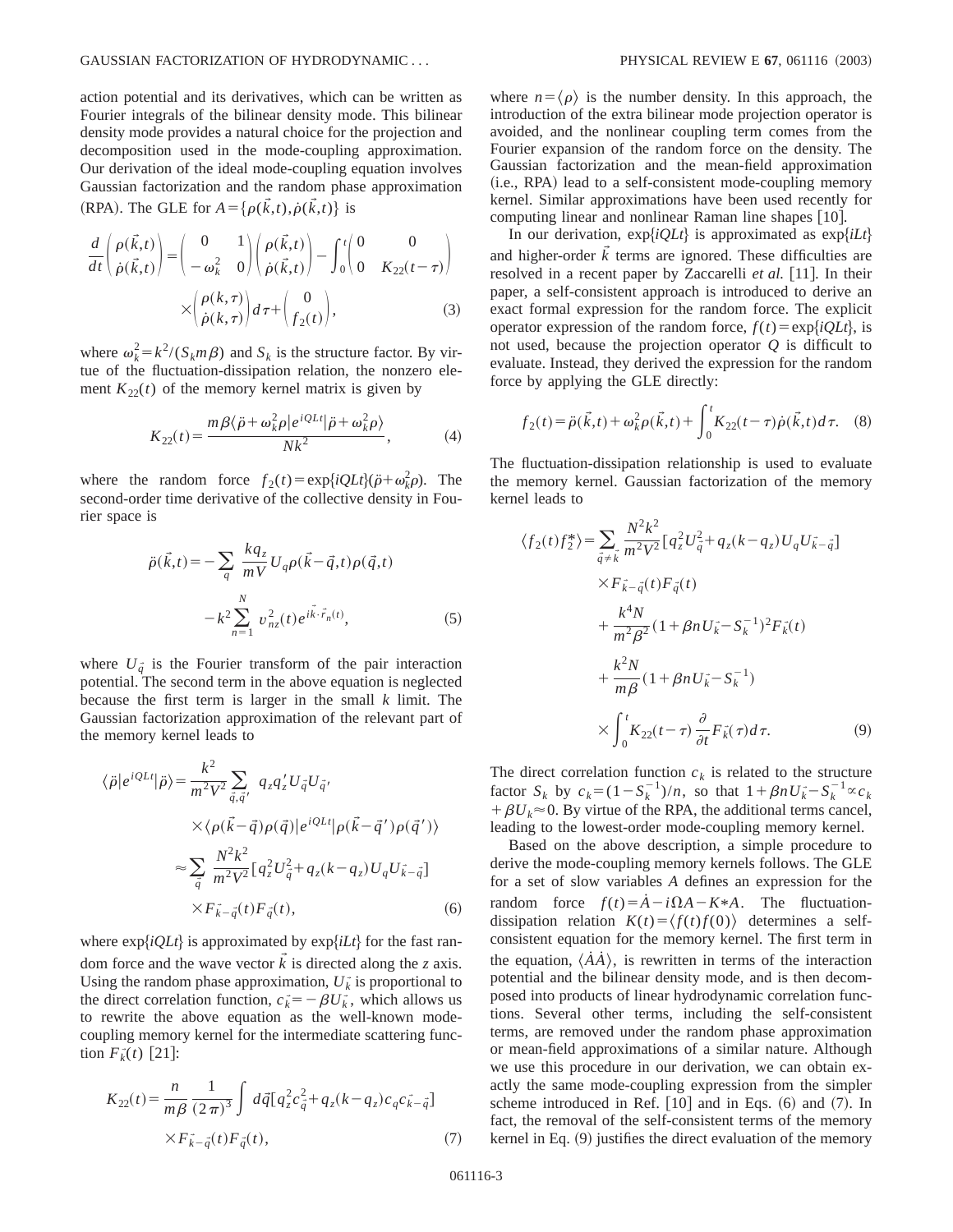kernel [10]. The random force can be written as  $f = (1$  $-Q$ )*iLA* $\approx \int d\vec{k} U(\vec{k}) A_2(\vec{k},t)$ , where  $A_2$  is the correlation function of bilinear modes. Then Gaussian factorization leads to  $K(t) = \langle f(t)f(0) \rangle \approx A(\vec{k},t)A(\vec{k},t)$ , which recovers the mode-coupling memory kernel.

## **III. VELOCITY AUTOCORRELATION FUNCTION**

The velocity autocorrelation function of one tagged particle in liquids has a long-time tail, which decays as  $t^{-3/2}$ [22]. Mode-coupling theory successfully explains this longtime tail. We apply the approach outlined earlier to derive the same mode-coupling effects predicted by other methods  $[17,23,24]$ . We first use a basis set with a single element *A*  $= v_{1t}(t)$ . Using the projection operator method, we write the random force as  $f(t) = \dot{A}(t) + \int_0^t K(t-\tau)A(\tau)d\tau$ , where the kernel is given by the fluctuation-dissipation theorem,

$$
K(t) = m\beta \langle f(t)f^* \rangle
$$
  
=  $m\beta \langle \left[ \dot{A}(t) + \int_0^t K(t-\tau)\dot{A}(\tau)d\tau \right] \dot{A}^* \rangle.$  (10)

Expressing  $\dot{A}(t)$  in Fourier space,

$$
\dot{A}(t) = \sum_{\vec{q}\neq 0} \frac{iq_x}{m_1 V} U_{1q} \rho_1(-\vec{q}, t) [\rho(\vec{q}, t) - \rho_1(\vec{q}, t)], \tag{11}
$$

the correlation function of the random force becomes

$$
\langle f(t)f^*\rangle = \sum_{\vec{q},\vec{q}'} \frac{q_x q'_x}{m_1^2 V^2} U_{1\vec{q}} U_{1\vec{q}'} \langle \{ \rho_1(-\vec{q},t) [\rho(\vec{q},t) - \rho_1(\vec{q},t)] \} \{ \rho_1(-\vec{q}') [\rho(\vec{q}') - \rho_1(\vec{q}')] \}^* \rangle
$$
  
+ 
$$
\int_0^t K(t-\tau) \langle A(\tau) \dot{A}^* \rangle, \qquad (12)
$$

where the density of the tagged particle is  $\rho_1(\vec{k},t)$  $= \exp{i\vec{k}\cdot\vec{r}_1(t)}$ . With Gaussian factorization and the RPA (i.e.,  $c_{1k} \approx -\beta U_{1k}$ ), the mode-coupling memory kernel becomes

$$
K(t) = \frac{n}{V} \sum_{\vec{q}} q_x^2 c_{1\vec{q}}^2 F_{\vec{q}}^s(t) F_{\vec{q}}(t),
$$
 (13)

where the self-intermediate scattering function is defined as  $F_{\vec{k}}^{s}(t) = \langle \rho_1(\vec{k},t) \rho_1(-\vec{k}) \rangle$ . This result can also be obtained by inserting the projection operator of the bilinear mode  $\rho_{1k} \rho_k^*$  into  $K(t)$ . Clearly, this bilinear mode arises from the expansion of  $\dot{v}_{1t}(t)$  in Fourier space.

Next we study the time evolution of the longitudinal current and the density of the tagged particle. Unlike the basis set for the collective density, this basis set includes the double time derivative of the tagged particle density because the single longitudinal current is not a conserved quantity even for zero wave vector. Using the projection operator method, the GLE for the three-basis-set elements is written as

$$
\frac{d}{dt} \begin{pmatrix} \rho_1(\vec{k},t) \\ \dot{\rho}_1(\vec{k},t) \\ \ddot{\rho}_1(\vec{k},t) \end{pmatrix} = \begin{pmatrix} 0 & 1 & 0 \\ 0 & 0 & 1 \\ 0 & -(3\omega_0^2 + \Omega_0^2) & 0 \end{pmatrix} \begin{pmatrix} \rho_1(\vec{k},t) \\ \dot{\rho}_1(\vec{k},t) \\ \ddot{\rho}_1(\vec{k},t) \end{pmatrix} + \begin{pmatrix} 0 & 0 & 0 \\ 0 \\ f_3(t) \end{pmatrix} - \int_0^t \begin{pmatrix} 0 & 0 & 0 \\ 0 & 0 & 0 \\ K_{31}(\tau) & 0 & K_{33}(\tau) \end{pmatrix}
$$

$$
\times \begin{pmatrix} \rho_1(\vec{k},t-\tau) \\ \dot{\rho}_1(\vec{k},t-\tau) \\ \ddot{\rho}_1(\vec{k},t-\tau) \end{pmatrix} d\tau, \qquad (14)
$$

where the random force is given by

$$
f_3(t) = \frac{d}{dt} \ddot{p}_1(\vec{k}, t) + (3 \omega_0^2 + \Omega_0^2) \dot{p}_1(\vec{k}, t)
$$
  
+ 
$$
\int_0^t K_{31}(t - \tau) p_1(\vec{k}, \tau) d\tau
$$
  
+ 
$$
\int_0^t K_{33}(t - \tau) \ddot{p}_1(\vec{k}, \tau) d\tau.
$$
 (15)

 $\omega_0^2 = k^2/(m\beta)$  and  $\Omega_0$  is the Einstein frequency,  $\Omega_0^2$  $= \langle \Delta^2 U(r) \rangle / 3m$ . Then,  $d\ddot{\rho}_1(\vec{k},t)/dt$  is explicitly expanded as

$$
\frac{d}{dt}\ddot{\rho}_{1}(\vec{k},t) = -ik^{3}v_{1z}^{3}(t)e^{i\vec{k}\cdot\vec{r}_{1}(t)} \n-3ik^{2}\sum_{\vec{q}}\frac{q_{z}}{m_{1}V}U_{1\vec{q}}j_{1z}(\vec{k}-\vec{q},t)\rho(\vec{q},t) \n+ i\sum_{\vec{q}}\frac{kq_{z}}{m_{1}V}U_{1\vec{q}}[q_{\alpha}j_{1\alpha}(\vec{k}-\vec{q},t)]\rho(\vec{q},t) \n- i\sum_{\vec{q}}\frac{kq_{z}}{m_{1}V}U_{1\vec{q}}[q_{\alpha}j_{\alpha}(\vec{q},t)]\rho_{1}(\vec{k}-\vec{q},t),
$$
\n(16)

where  $j_{\alpha}(\vec{k},t)$  is the collective current density function along the  $\alpha$  axis,  $j_{\alpha}(\vec{k},t) = \sum_{n=1}^{N} v_{\alpha}(t) \exp{\{i\vec{k}\cdot\vec{r}_{n}(t)\}}, j_{1\alpha}(\vec{k},t)$  is the single current density function along the  $\alpha$  axis,  $j_{\alpha}(\vec{k},t)$  $=v_{1\alpha}(t) \exp{\{i\vec{k} \cdot \vec{r}_1(t)\}}$ , and the repeated  $\alpha$  indicates the sum over the three Cartesian axes. By substituting Eq.  $(15)$  into the expression for the random force, the memory kernel matrix is calculated from the fluctuation-dissipation relationships, using the approximations  $\Omega_0 = 0$ ,  $F_k^*(t) = S_k F_k^s(t)$ , and  $c_{1k} = -\beta U_{1k}$ , and applying the Gaussian factorization procedure. The correlation function of the random force simplifies to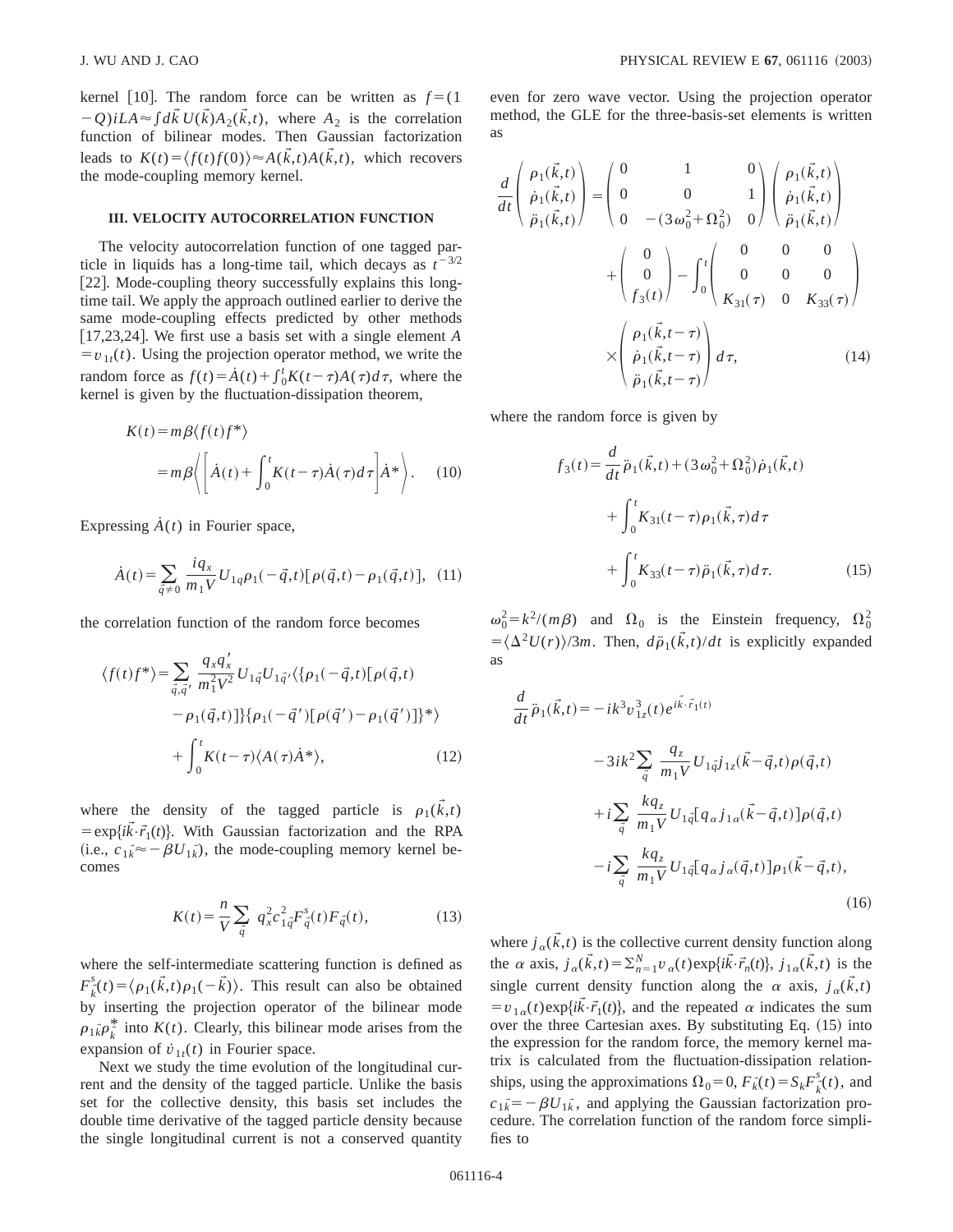GAUSSIAN FACTORIZATION OF HYDRODYNAMIC . . . PHYSICAL REVIEW E **67**, 061116 ~2003!

$$
\langle f_3(t)f_3^* \rangle = \sum_{q} \frac{2Nk^2 q_z^2 q_x^2 U_{1\vec{q}}^2}{m_1^2 V^2} \left[ C_{\vec{k} - \vec{q},x}^s(t) F_{\vec{q}}(t) + F_{\vec{k} - \vec{q}}^s(t) C_{\vec{q},x}(t) \right].
$$
\n(17)

In the above equation, we ignore the longitudinal current correlation functions, which decay faster than the transverse current correlation functions. Equation  $(17)$  gives the same result as the mode-coupling theory (MCT) expression obtained by inserting the bilinear mode  $\rho_{1,\vec{k}-\vec{q}}j_{\vec{q}}$  [21].

## **IV. BILINEAR DENSITY MODES**

## **A. GLE**

In this section, we study the time evolution of the bilinear collective density mode used in calculating Raman spectra of liquids. The bilinear modes  $\rho(\vec{k},t)\rho(-\vec{k},t)$  do not follow simple hydrodynamic equations. Calculations of the bilinear density correlation function have been carried out, particularly, in the context of Raman spectra  $[10,25,26,27]$ . A simple approach to evaluating the bilinear correlation function is to decompose the four-point correlation function into the product of two linear density correlation functions  $[10]$ . Here we apply the proposed scheme to obtain the time evolution of the bilinear density with the mode-coupling memory kernel and, in the next subsection, we compare the MCT result with simple Gaussian factorization to establish the validity of the Gaussian factorization scheme.

A three-element basis set of bilinear modes is constructed,

$$
A(t) = \begin{pmatrix} A_1(t) \\ A_2(t) \\ A_3(t) \end{pmatrix} = \begin{pmatrix} \rho(\vec{k},t)\rho(-\vec{k},t) \\ \rho(\vec{k},t)P(-\vec{k},t) + \rho(-\vec{k},t)P(\vec{k},t) \\ P(\vec{k},t)P(-\vec{k},t) \end{pmatrix},
$$
\n(18)

where  $P(\vec{k},t)$  is the momentum density function,  $P(\vec{k},t)$  $= \sum_{n=1}^{N} P_{nz} \exp{\{i\vec{k} \cdot \vec{r}_n(t)\}}$ , and  $P_{nz}$  is the longitudinal momentum of the *n*th particle. A similar basis set was used by Madden for analyzing a depolarized Raman spectrum  $[25]$ . As an approximation, we neglect temperature fluctuations because the effects of the temperature fluctuations are smaller than the coupling between the density and momentum fluctuations  $\lceil 28 \rceil$ .

We derive the GLE for this basis set with the projection operator approach. A complete description of the projection operator includes the projection onto different wave vectors. However, according to Madden and to Keyes and Oppenheim, the dominant contribution arises from the diagonal elements with the same wave vectors, which allows us to ignore the mixing effects of different wave vectors in our derivation  $[25,29]$ . The susceptibility matrix of this basis set is

$$
(A, A^{\dagger}) = \begin{pmatrix} N^2 S_k^{(4)} & 0 & -N^2 m \beta^{-1} S_k \\ 0 & 2N m \beta^{-1} [N S_k - \text{Re}(S_{k,k, -2k}^{(3)})] & 0 \\ -N^2 m \beta^{-1} S_k & 0 & N m^4 \langle v_z^4 \rangle + N m^2 \beta^{-2} (2N + S_{2k} - 3) \end{pmatrix} .
$$
 (19)

In Eq. (19),  $S_k^{(4)}$  is the four-point equilibrium distribution correlation function, defined as  $\langle \rho_k^* \rho_k^* \rho_{-k}^* \rho_{-k}^* \rangle/N^2$ , which reduces to 2*S*<sup>2</sup><sub>*k*</sub> for a Gaussian system;  $S^{(3)}_{\vec{k},\vec{k},-2\vec{k}}$  is the three-point equilibrium distribution correlation function, defined as  $\langle \rho_{\vec{k}} \rho_{\vec{k}} \rho_{-2\vec{k}} \rangle/N$ , which has the same *N* order as  $S_k$ . The GLE is explicitly given as

 $\overline{1}$ 

$$
\begin{pmatrix} \dot{A}_1(t) \\ \dot{A}_2(t) \\ \dot{A}_3(t) \end{pmatrix} = i \begin{pmatrix} 0 & \Omega_{12} & 0 \\ \Omega_{21} & 0 & \Omega_{23} \\ 0 & \Omega_{32} & 0 \end{pmatrix} \begin{pmatrix} A_1(t) \\ A_2(t) \\ A_3(t) \end{pmatrix} - \begin{pmatrix} K_{11} & K_{12} & K_{13} \\ K_{21} & K_{22} & K_{23} \\ K_{31} & K_{32} & K_{33} \end{pmatrix} * \begin{pmatrix} A_1 \\ A_2 \\ A_3 \end{pmatrix} + \begin{pmatrix} f_1(t) \\ f_2(t) \\ f_3(t) \end{pmatrix},
$$
(20)

where the eigenfrequencies are

$$
\Omega_{12} = \frac{k}{m},
$$

$$
\Omega_{21} = \frac{k}{m} \frac{2m[3NS_{k}+2S_{k}S_{2k}-2S_{k}^{2}-2\operatorname{Re}(S_{k,k,-2k}^{(3)})-S_{2k}\operatorname{Re}(S_{k,k,-2k}^{(3)})/N]}{\beta[N(2S_{k}^{(4)}-S_{k}^{2})+S_{2k}S_{k}^{(4)}]}
$$
\n
$$
\Omega_{23} = \frac{k}{m} \frac{2[N(S_{k}^{(4)}+S_{k}^{2})+S_{2k}S_{k}^{(4)}-2S_{k}S_{k}^{(4)}-S_{k}\operatorname{Re}(S_{k,k,-2k}^{(3)})]}{N(2S_{k}^{(4)}-S_{k}^{2})+S_{2k}S_{k}^{(4)}},
$$
\n
$$
\Omega_{32} = \frac{k}{m} \frac{m(N+S_{2k}-2S_{k})}{NS_{k}-\operatorname{Re}(S_{k,k,-2k}^{(3)})},
$$
\n(21)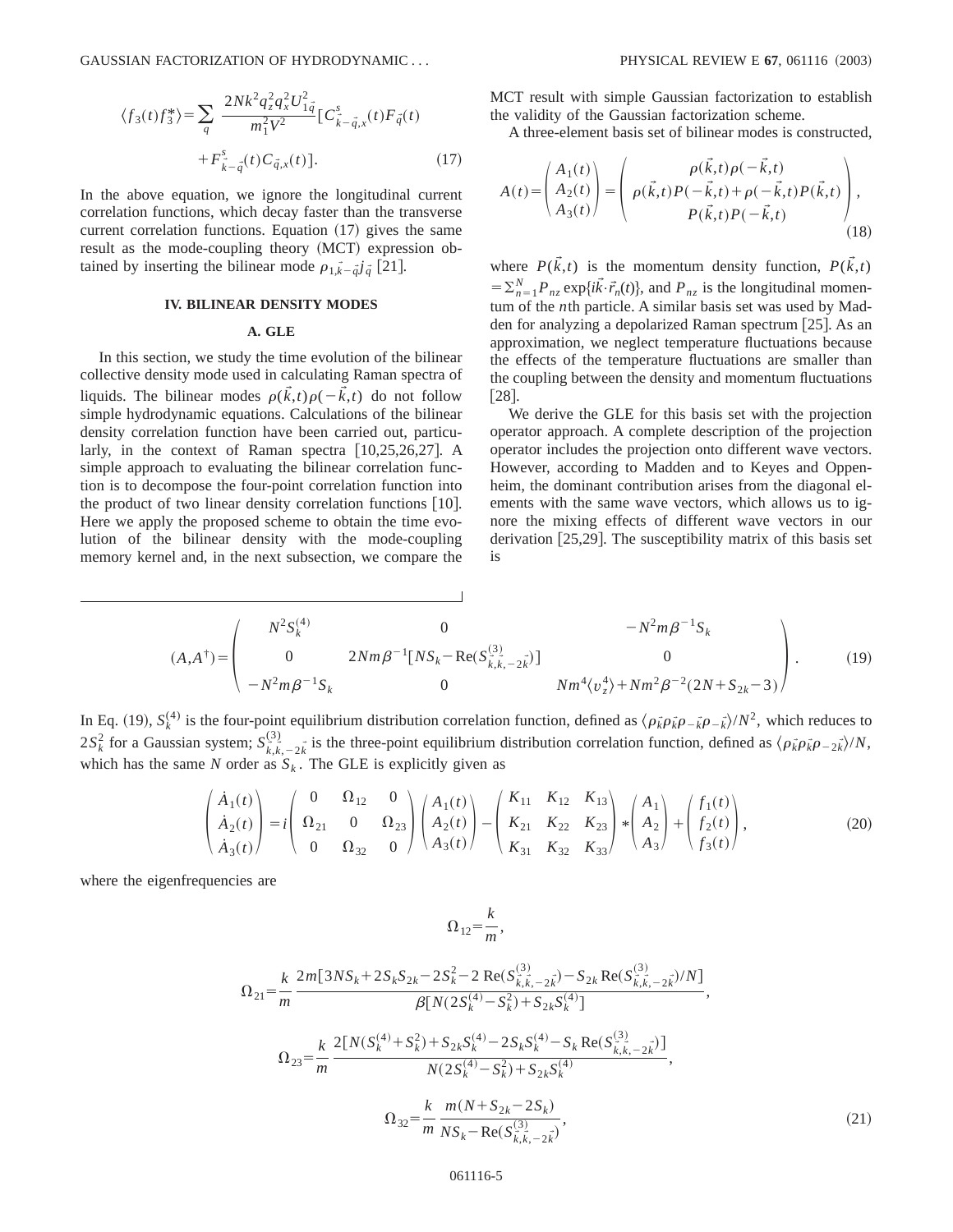with \* representing a convolution,  $A*B = \int_0^t A(t)dt$  $-\tau)B(\tau)d\tau$ . When the equilibrium system is Gaussian, the eigenfrequencies simplify to

$$
\Omega_{12} = \frac{k}{m}, \quad \Omega_{21} \approx \frac{2k}{\beta S_k}, \quad \Omega_{23} \approx \frac{2k}{m}, \quad \Omega_{32} \approx \frac{k}{\beta S_k}, \tag{22}
$$

which is accurate to the order of  $N^{-1}$ . The random forces are given as

$$
f_1(t) = 0,
$$
  
\n
$$
f_2(t) = \dot{A}_2(t) - i\Omega_{21}A_1(t) - i\Omega_{23}A_3(t) + K_{21} * A_1
$$
  
\n
$$
+ K_{22} * A_2 + K_{23} * A_3,
$$
  
\n
$$
f_3(t) = \dot{A}_3(t) - i\Omega_{32}A_2(t) + K_{31} * A_1 + K_{32} * A_2 + K_{33} * A_3,
$$
  
\n(23)

with  $A_2(t)$  and  $A_3(t)$  explicitly expressed as

$$
\dot{A}_2(t) = i \frac{k}{m} \left[ 2A_3(t) + E(\vec{k}, t) \rho^*(\vec{k}, t) + E^*(\vec{k}, t) \rho(\vec{k}, t) \right],\tag{24}
$$

$$
\dot{A}_3(t) = i \frac{k}{m} \left[ E(\vec{k},t) P(-\vec{k},t) + E^*(\vec{k},t) P(\vec{k},t) \right], \quad (25)
$$

and  $E(\vec{k},t)$  defined as

$$
E(\vec{k},t) = \sum_{n=1}^{N} P_{nz}^{2} e^{i\vec{k}\cdot\vec{r}_{n}(t)} + \frac{m}{V} \sum_{\vec{q}} \frac{U_{q}q_{z}}{k} \rho(\vec{k}-\vec{q},t)\rho(\vec{q},t). \tag{26}
$$

Within the proposed scheme, we assume that the equilibrium system is close to Gaussian, which allows us to use the eigenfrequencies in Eq.  $(22)$  instead of Eq. (21). The multipoint correlation functions, e.g.,  $\langle \rho(\vec{k})\rangle$  $-\vec{q},t\rho(\vec{q},t)\rho(-\vec{k},t)\rho^*(\vec{k}-\vec{q}')\rho^*(\vec{q}')\rho(\vec{k})$ , are factored as  $N^3 F_k^*(t) F_{k-q}^*(t) F_q^*(t)$ . In addition, the RPA relation  $c_k^*$  $=-\beta U_k^*$  removes the linear terms in the memory kernel matrix. A complicated random phase approximation to the three- and four-body interactions is required here. Since we assume that the equilibrium system is Gaussian, the additional many-body terms reduce to pair interaction terms. Using these approximations, the three nonzero elements of the memory kernel matrix are

$$
K_{22}(t) \approx \frac{n}{mk^2 \beta V S_k} \sum_{q \neq k} C(k,q) F_{k-q}^-(t) F_{\tilde{q}}(t) F_{k}^-(t),
$$
  
\n
$$
K_{31}(t) \approx \frac{2n}{3S_k k^2 \beta^2 V} \sum_{q \neq k} C(k,q) F_{k-q}^-(t) F_{\tilde{q}}(t) \Phi_{PP,\tilde{k}}(t),
$$
  
\n
$$
K_{33}(t) \approx \frac{4n}{3mk^2 \beta V} \sum_{q \neq k} C(k,q) F_{k-q}^-(t) F_{\tilde{q}}(t) \Phi_{PP,\tilde{k}}(t),
$$
\n(27)

where

$$
C(k,q) = c_q^2(\vec{k} \cdot \vec{q})^2 + c_q c_{|\vec{k} - \vec{q}|} [\vec{k} \cdot (\vec{k} - \vec{q})],
$$
  

$$
\Phi_{PP,\vec{k}}(t) = \frac{\beta \langle P_k(t) P_k^*(0) \rangle}{Nm}.
$$
 (28)

Equations  $(20)$  and  $(27)$  relate the bilinear density correlation function to the linear density correlation function and give the explicit mode-coupling memory kernel matrix for evaluating the bilinear density correlation function. In principle, once fast-decay memory kernels are incorporated, we can explicitly evaluate the relaxation of the bilinear collective density over the complete time scale and predict the non-Gaussian effects of the bilinear density correlation function. In this paper, we do not make this explicit calculation; instead, we examine the long-time behavior of the bilinear density correlation function and the nature of Gaussian factorization in the next section.

#### **B. Non-Gaussian effects**

In the hydrodynamic limit, we can apply the Gaussian factorization directly to the four-point density correlation function to yield the product of two linear density correlation functions. In the previous section, the mode-coupling equation for the bilinear mode is derived using the Gaussian approximation. As stated earlier, the GLE describes the true dynamics, which is neither linear nor Gaussian, whereas the Gaussian approximation introduces a closure to the hierarchical equation. In a sense, the Gaussian approximation is not compatible with the nonlinear nature of the GLE. Thus, we can explore this inconsistency by calculating the error introduced by non-Gaussian effects. In this section, we examine the nature of non-Gaussian effects within the framework of the mode-coupling equation for the bilinear mode and demonstrate that the non-Gaussian effects can be quantified by the nonexponential decay of the linear hydrodynamic mode.

In Sec. IV A, we use the GLE to describe the time evolution of the bilinear collective density and explicitly derive eigenfrequencies and mode-coupling memory kernels. The expressions thus obtained are

$$
\dot{A}_1(t) = i \frac{k}{m} A_2(t),
$$
  

$$
\dot{A}_2(t) = i \frac{2k}{\beta S_k} A_1(t) + i \frac{2k}{m} A_3(t) - K_{22} * A_2 + f_2(t),
$$
  

$$
\dot{A}_3(t) = i \frac{2k}{\beta S_k} A_2(t) - K_{31} * A_1 - K_{33} * A_3 + f_3(t), \quad (29)
$$

where the equilibrium system is assumed to be Gaussian, and the memory kernels are from Eq.  $(20)$ . Since the above memory kernels do not include the fast-decay friction in the short time, we focus on the long-time behavior of the system. As stated in the Introduction, we can either apply the Gaussian factorization directly to the bilinear correlation function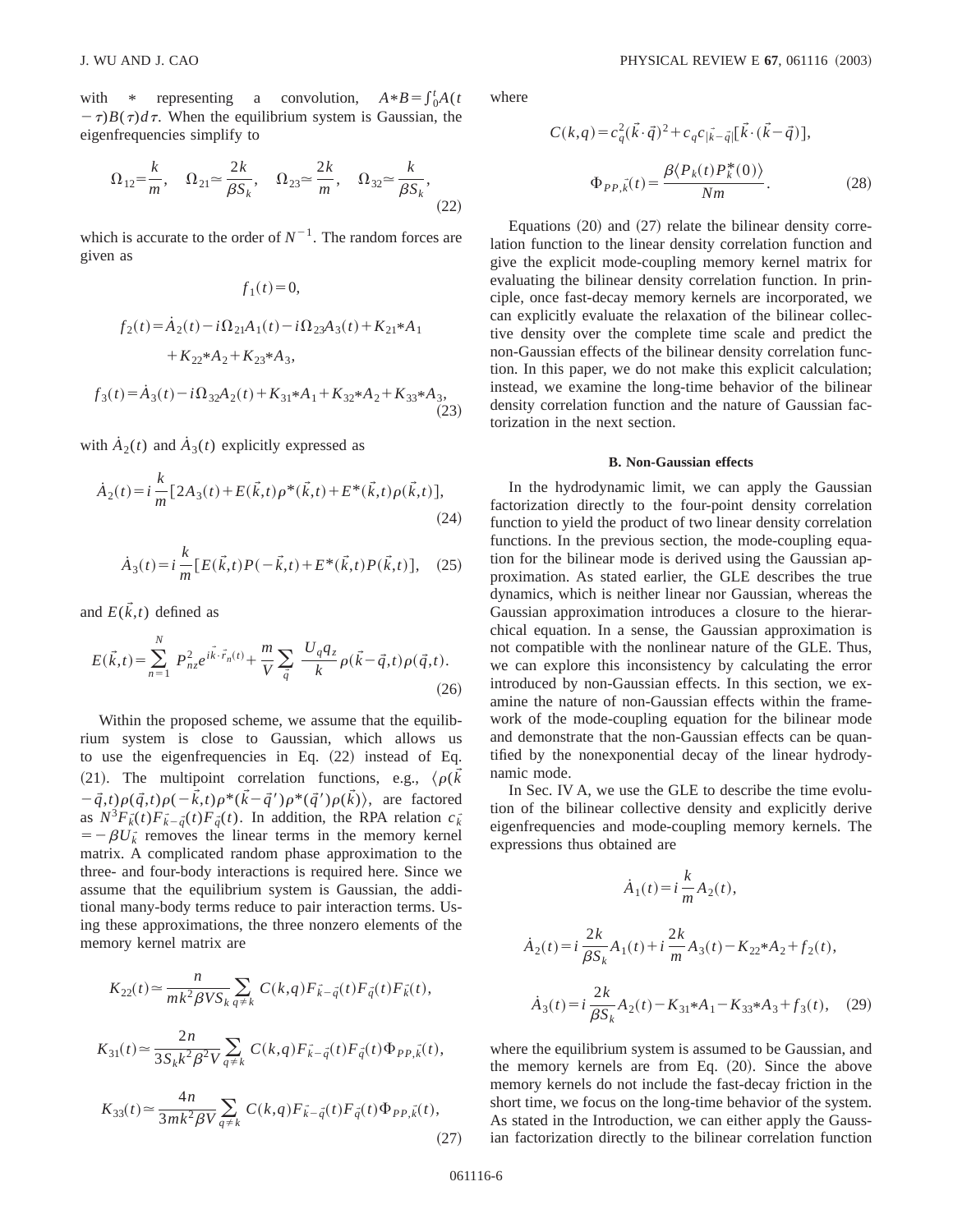and obtain a simple Gaussian expression, or apply the Gaussian factorization to the memory kernel to obtain a modecoupling expression. These two procedures leads to inconsistency between the nonlinear memory kernel and the linear Gaussian factorization. Therefore, we can evaluate the non-Gaussian behavior by comparing the results obtained from direct factorization and from factoring the mode-coupling memory kernel.

Direct Gaussian factorization of  $\langle A_1(t)A_1 \rangle$  yields  $\langle A_1(t)A_1 \rangle_G = N^2 F_k^2(t)$ . From Eq. (29) the first-order time derivative of  $\langle A_1(t)A_1^* \rangle$  is

$$
\langle \dot{A}_1(t) A_1^* \rangle = i \frac{k}{m} \langle A_2(t) A_1^* \rangle, \tag{30}
$$

which, after Gaussian factorization, becomes

$$
\langle \dot{A}_1(t) A_1^* \rangle_G = 2N^2 F_k^*(t) \dot{F}_k^*(t). \tag{31}
$$

The first-order time derivative of  $N^2 F_k^2(t)$  gives the same result, i.e.,  $\langle \dot{A}_1(t) A_1^* \rangle_G = d/dt [\langle A_1(t) A_1^* \rangle_G]$ , which demonstrates that the Gaussian factorization scheme of MCT is consistent for the first-order time derivative.

The second-order time derivative of  $\langle A_1(t)A_1^* \rangle$  is

$$
\left\langle \frac{d^2}{dt^2} A_1(t) A_1^* \right\rangle = -2 \frac{k^2}{m \beta S_k} \langle A_1(t) A_1^* \rangle - 2 \frac{k^2}{m^2} \langle A_3(t) A_1^* \rangle
$$

$$
- \int_0^t K_{22}(t - \tau) \langle A_1(\tau) A_1^* \rangle d\tau, \qquad (32)
$$

which, after Gaussian factorization, becomes

$$
\left\langle \frac{d^2}{dt^2} A_1(t) A_1^* \right\rangle_G = -2 \omega_k^2 N^2 F_{\vec{k}}^2(t) - 2N^2 \dot{F}_{\vec{k}}^2(t)
$$

$$
- \frac{2nN^2}{mk^2 \beta V S_k} \sum_{q \neq k} C(k, q)
$$

$$
\times \int_0^t F_{\vec{k} - \vec{q}}^* (t - \tau) F_{\vec{q}}^* (t - \tau) F_{\vec{k}}^* (t - \tau)
$$

$$
\times F_{\vec{k}}(\tau) \dot{F}_{\vec{k}}^* (\tau) d\tau.
$$
(33)

To simplify the above equation, we notice that  $F_{k}$ <sup> $\uparrow$ </sup>  $(\tau - \tau) F_k(\tau)$  reduces to  $F_k(t) S_k$  when  $\tau \rightarrow 0$  or *t*. This equivalence holds for the exponential expression, which corresponds to the hydrodynamic limit. Therefore, we introduce a difference function defined by  $F_{k}(t-\tau)F_{k}^{\tau}(\tau) = F_{k}(t)S_{k}$  $+\Delta(t,\tau)$ . To be consistent, the mode-coupling equation of the intermediate scattering function  $F_{k}(t)$  is used for its second-order derivative, giving

$$
\ddot{F}_{\vec{k}}(t) = -\omega_{\vec{k}}^2 F_{\vec{k}}(t) - \sum_{\vec{q} \neq \vec{k}} \frac{n}{mk^2 \beta V} C(\vec{k}, \vec{q})
$$

$$
\times \int_0^t F_{\vec{k} - \vec{q}}(t - \tau) F_{\vec{q}}(t - \tau) \dot{F}_{\vec{k}}(\tau) d\tau.
$$
(34)

Substituting the above equation into Eq.  $(33)$ , the final result simplifies to

$$
\left\langle \frac{d^2}{dt^2} A_1(t) A_1^* \right\rangle_G = 2N^2 \ddot{F}_{\vec{k}}(t) F_{\vec{k}}(t) + 2N^2 \dot{F}_{\vec{k}}^2(t)
$$

$$
- \frac{2nN^2}{mk^2 \beta V S_k} \sum_{q \neq k} C(k, q)
$$

$$
\times \int_0^t \Delta(t, \tau) F_{\vec{k} - \vec{q}}(t - \tau) F_{\vec{q}}(t - \tau)
$$

$$
\times \ddot{F}_{\vec{k}}(\tau) d\tau.
$$
(35)

Then, the difference between the two Gaussian factorization schemes, i.e., the non-Gaussian deviation, is

$$
\left\langle \frac{d^2}{dt^2} A_1(t) A_1^* \right\rangle_G - \frac{d^2}{dt^2} \langle A_1(t) A_1^* \rangle_G
$$
  

$$
= -\frac{2nN^2}{mk^2 \beta V S_k} \sum_{q \neq k} C(k,q) \int_0^t \Delta(t,\tau) F_{k-q}^-(t-\tau)
$$
  

$$
\times F_{\tilde{q}}(t-\tau) \dot{F}_{k}(\tau) d\tau,
$$
 (36)

which depends on the difference function  $\Delta(t,\tau)$ .

Equation  $(36)$  relates the non-Gaussian behavior of the bilinear correlation function to the non-Markovian nature of the correlation functions. The difference function  $\Delta(t,\tau)$ starts from zero and reaches a maximum at an intermediate time, and then decays to zero in the hydrodynamics limit. Therefore, the difference function explains the non-Gaussian behavior observed numerically  $[12,13]$ . If the system is in the hydrodynamic limit, the bilinear time correlation function is Gaussian in the second-order time derivative. In this limit, the mode-coupling equation for the bilinear density is consistent with the mode-coupling equation for the linear density up to the second-order time derivative. Thus, up to second order, Gaussian factorization is a good approximation for normal liquids in the long-time limit because  $\Delta(t,\tau)$  is small compared to  $F_k^*(t)S_k$ . The relaxation in glasses strongly deviates from exponential decay, making the nonexponential factor  $\Delta(t, \tau)$  important in determining the non-Gaussian behavior of the glass system.

As the last step, we calculate the third-order time derivative of  $\langle A_1(t)A_1^*\rangle$ . The higher-order time derivatives are unnecessary because the original equations for this basis set are only exact at the third order, and the higher-order time derivatives repeat the results of these three lower-order derivatives. From Eq.  $(29)$ , the third-order time derivative of  $\langle A_1(t)A_1^* \rangle$  is written as

$$
\left\langle \frac{d^3}{dt^3} A_1(t) A_1^* \right\rangle = -2 \frac{k^2}{m \beta S_k} \langle \dot{A}_1(t) A_1^* \rangle - 2 \frac{k^2}{m^2} \langle \dot{A}_3(t) A_1^* \rangle
$$

$$
- \frac{d}{dt} \int_0^t K_{22}(t - \tau) \langle \dot{A}_1(\tau) A_1^* \rangle d\tau. \tag{37}
$$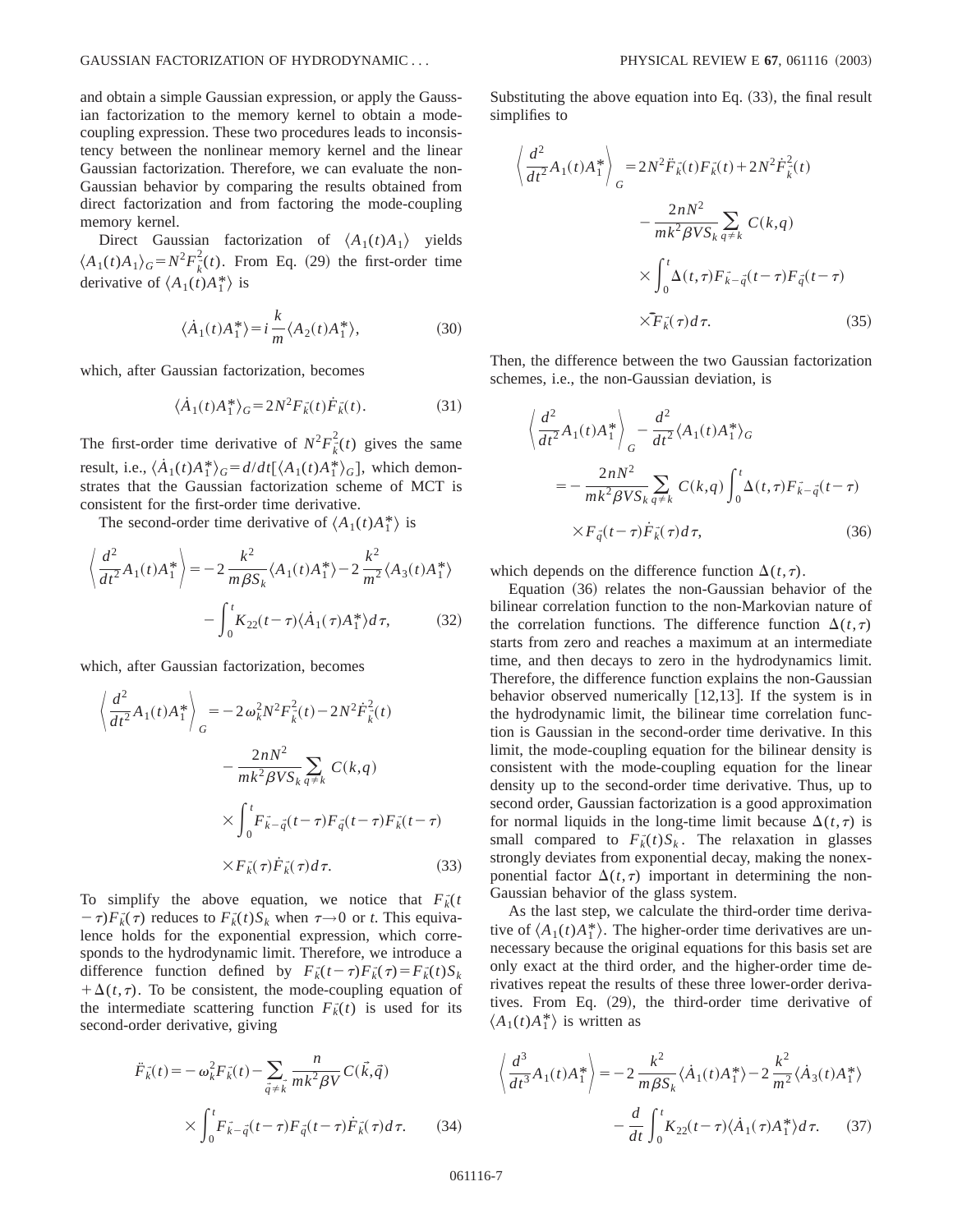Similarly to the second-order calculations, we rewrite the equation as

$$
F_{k}(t-\tau)\langle\ddot{A}_{1}(\tau)A_{1}^{*}\rangle_{G} = N^{2}S_{k}[2\dot{F}_{k}(t)\dot{F}_{k}(\tau)+\ddot{F}_{k}(t)F_{k}(\tau)+\ddot{F}_{k}(\tau)F_{k}(t)]+\Delta_{1}(t,\tau),
$$
  

$$
\Phi_{PP,k}(t-\tau)\langle A_{1}(\tau)A_{1}^{*}\rangle_{G} = \frac{N^{2}S_{k}m\beta}{k^{2}}\ddot{F}_{k}(t)F_{k}(\tau)+\Delta_{2}(t,\tau),
$$
  

$$
\Phi_{PP,k}(t-\tau)\langle A_{3}(\tau)A_{1}^{*}\rangle_{G} = \frac{N^{2}m^{2}}{k^{2}}\dot{F}_{k}(t)\dot{F}_{k}(\tau)+\Delta_{3}(t,\tau).
$$
\n(38)

 $\Delta_i(t,\tau)$  are quantities similar to  $\Delta(t,\tau)$  used in the secondorder time derivative and also vanish in the hydrodynamic limit. The factored result for the third-order time derivative of  $\langle A_1(t)A^*\rangle$  is

$$
\left\langle \frac{d^3}{dt^3} A_1(t) A_1^* \right\rangle_G = \frac{d^3}{dt^3} \langle A_1(t) A_1^* \rangle_G
$$
  
+ 
$$
\frac{n^2 \beta N}{mk^2} \sum_{\vec{q} \neq \vec{k}} C(\vec{k}, \vec{q}) \int_0^t d\tau F_{\vec{k} - \vec{q}}(t - \tau)
$$
  
×  $F_{\vec{q}}(t - \tau) \Delta \mathcal{F}(t, \tau)$ , (39)

with

$$
\Delta \mathcal{F}(t,\tau) = \frac{7}{3} \ddot{F}_{\vec{k}}(t) F_{\vec{k}}(\tau) - F_{\vec{k}}(t) \ddot{F}_{\vec{k}}(\tau)
$$

$$
- \frac{4}{3} \dot{F}_{\vec{k}}(t) \dot{F}_{\vec{k}}(\tau) + \sum_{i=1}^{3} \Delta_i(t,\tau), \qquad (40)
$$

which vanishes in the hydrodynamic limit. Thus, in agreement with the second-derivative result,  $\langle (d^3/dt^3)A_1(t)A_1^* \rangle_G$ and  $\left(d^3/dt^3\right)\left\langle A_1(t)A_1^*\right\rangle_G$  are the same in the hydrodynamic limit.

Our results demonstrate the strong correlation between the non-Gaussian behavior of the bilinear correlation function and the nonexponential decay of linear hydrodynamic modes. For simple liquids close to the hydrodynamic limit, Gaussian factorization is a good approximation to the bilinear correlation function because  $\Delta \mathcal{F}(t, \tau)$  is a small quantity. For complex liquid systems,  $\Delta \mathcal{F}(t, \tau)$  is significant and the non-Gaussian behavior becomes more prominent. For glassy systems, the regime of nonhydrodynamic relaxation and the peak value of the non-Gaussian behavior increase with decreasing temperature. These conclusions are consistent with experiments and simulations.

#### **V. LINEAR MOLECULAR LIQUIDS**

In this section, we derive MCT for liquid systems consisting of linear molecules such as  $CS_2$ . Linear molecular liquids are a bridge between atomic liquids that have no rotation and vibration degrees of freedom and nonlinear molecule liquids that have more complicated coupling among the rotational, translational, and vibrational degrees of freedom. For the linear molecule liquid, we study the coupling among different degrees of freedom, which provides guidance for understanding more complicated liquids [30,31]. The coupling between rotation and translation is more important than couplings involving vibrations since these two degrees of freedom have similar relaxation time scales. In our derivation, we focus on the rotationtranslational couplings and consider the molecule as a rigid rotor without vibrations. In this section, we use our simplified scheme to explore the hydrodynamic equations of motion in linear molecular liquids. The resulting MCT equations are essentially equivalent to those based on angular expansion  $[32,33]$  but are different in format from those based on the interaction-site picture  $[34]$ .

Because of the coupling between translation and rotation, the collective density of linear molecular liquids is expanded both in the wave vector space and in the spherical harmonic space, resulting in the expression  $\rho_{\lambda}(\vec{k},t)$  $=\sum_{n=1}^{N} \exp{\{i\vec{k}\cdot\vec{r}_n(t)\}} Y_{\lambda}(\Omega_n(t))$ . In this definition, the basisset function of the rotational space is  $Y_{\lambda}(\Omega_n(t))$ , where  $\lambda$  is a set of eigenvalues representing the spherical harmonic function,  $\lambda = \{l, m\}$ . Unlike the atomic liquid, where the basis set for the GLE is the collective density and the longitudinal translational current, the basis set of hydrodynamic modes for the linear molecular liquid is *A*  $=\{\rho_{\lambda}(\vec{k},t), \vec{j}_{\lambda}^T(\vec{k},t), \vec{j}_{\lambda}^R(\vec{k},t)\}\$ , which includes both translational and rotational currents. In this basis set, the longitudinal current is  $j_{\lambda,z}^T(\vec{k},t) = \sum_n v_{n,z}(t) \exp\{i\vec{k}\cdot\vec{r}_n(t)\} Y_\lambda(\Omega_n(t)),$ and the rotational current is  $j_{\lambda,\gamma}^R(\vec{k},t)$  $= \sum_{n} \omega_{n,\gamma}(t) \exp\{i\vec{k}\vec{r}_n(t)\} Y_{\lambda}(\Omega_n(t))$ , where  $\gamma = x, y, z$  represents the Cartesian coordinates. For this basis set, the nonzero elements of the susceptibility matrix are

$$
\langle \rho_{\lambda}(\vec{k}) \rho_{\lambda'}^*(\vec{k}) \rangle = N S_{\lambda \lambda'}(k),
$$
  

$$
\langle j_{\lambda,\gamma}^{\alpha}(\vec{k}) j_{\lambda'\gamma'}^{*\alpha'}(\vec{k}) \rangle = \frac{N}{I_{\alpha\beta}} \delta_{\alpha\alpha'} \delta_{\gamma\gamma'} \delta_{\lambda \lambda'},
$$
 (41)

with

$$
I_{\alpha} = \begin{cases} M, & \alpha = T, \\ I, & \alpha = R. \end{cases}
$$
 (42)

In the above equation,  $M$  is the mass of the linear molecule and *I* is its inertial moment tensor. To construct the GLE, we calculate the first-order time derivative of the collective density,

$$
\frac{d}{dt}\rho_{\lambda}(\vec{k},t) = \sum_{n=1}^{N} ikv_{nz}e^{i\vec{k}\cdot\vec{r}_{n}(t)}Y_{\lambda}(\Omega_{n}(t))
$$

$$
+\sum_{n=1}^{N} e^{i\vec{k}\cdot\vec{r}_{n}(t)}i[\vec{L}Y_{\lambda}(\Omega_{n}(t))] \vec{\omega}_{n}(t), \quad (43)
$$

where  $\tilde{L}$  is the angular momentum operator. This equation simplifies to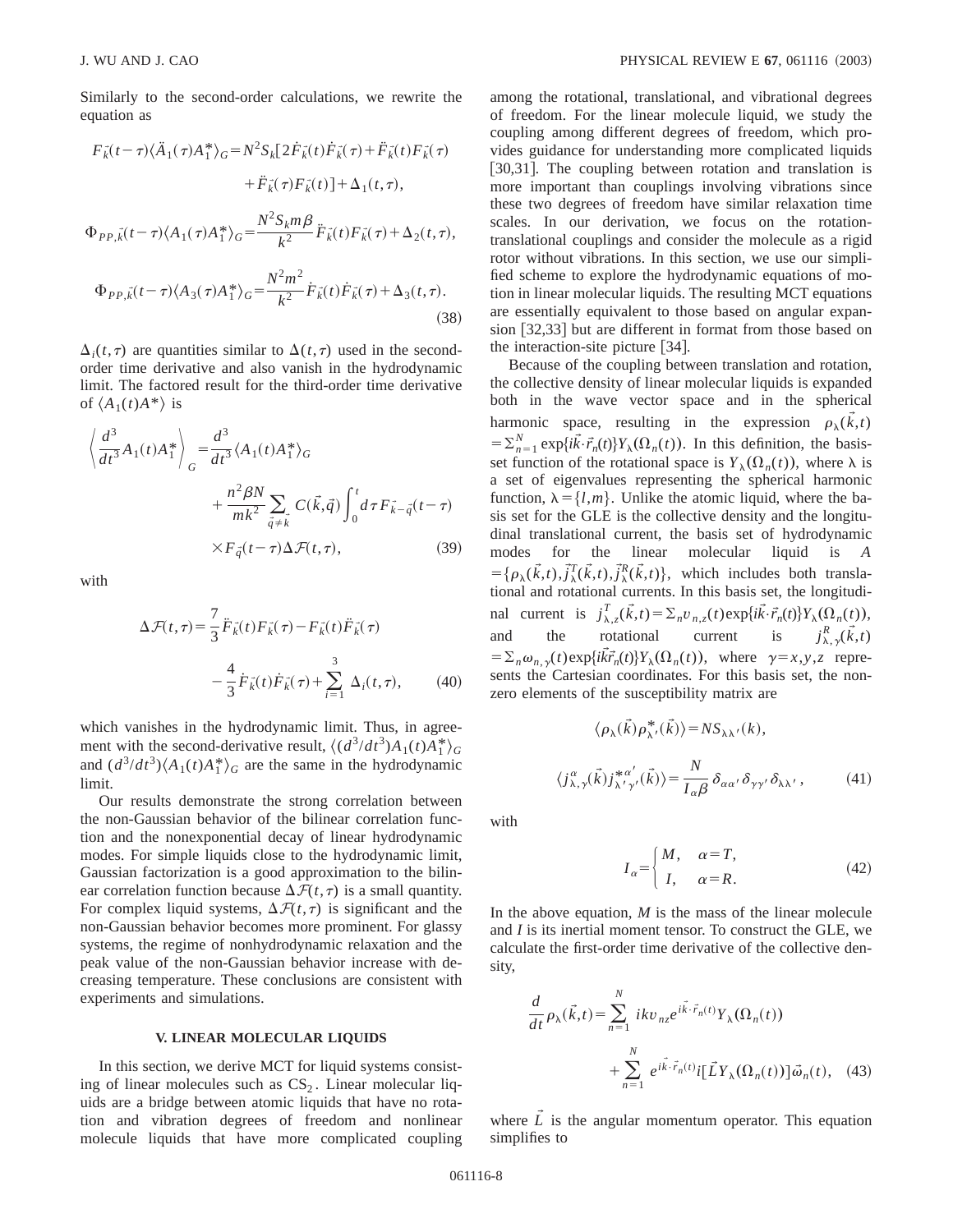$$
\frac{d}{dt}\rho_{\lambda}(\vec{k},t) = ikj_{\lambda,z}^{T}(\vec{k},t) + \frac{im^{+}}{2}j_{\langle\lambda^{+},x}^{R}(\vec{k},t) + \frac{im^{-}}{2}j_{\lambda^{-},x}^{R}(\vec{k},t) \n+ \frac{m^{+}}{2}j_{\lambda^{+},y}^{R}(\vec{k},t) - \frac{m^{-}}{2}j_{\lambda^{-},y}^{R}(\vec{k},t) + imj_{\lambda,z}^{R}(\vec{k},t),
$$
\n(44)

with

$$
m^{+} = \sqrt{l(l+1) - m(m+1)}, \quad m^{-} = \sqrt{l(l+1) - m(m-1)},
$$

$$
\lambda^{+} = \{l, m+1\}, \quad \lambda^{-} = \{l, m-1\}.
$$
 (45)

Using these equations, we derive the first-order time derivative of the longitudinal translational current. Since there is no equilibrium coupling between the first-order moments of the current, the only nonzero eigenfrequencies come from the coupling between the longitudinal-translational current and the collective density. The first-order time derivative of the longitudinal-translational current is

$$
\frac{d}{dt}j_{\lambda,z}^T(\vec{k},t) = i\Omega_{\lambda\lambda'}^{T,z}\rho_{\lambda'}(k,t) + K_{\lambda z,\lambda'\gamma}^{T,\alpha} * j_{\lambda'\gamma}^\alpha + f_{\lambda,z}^T(\vec{k},t),
$$
\n(46)

where  $K^{T,\alpha}_{\lambda,\lambda,\gamma}$  represents the memory kernels between the longitudinal-translational currents and all the other possible currents. The repeated symbols indicate summation over all modes. The resulting eigenfrequencies are

$$
i\Omega_{\lambda,\lambda'}^{T,z} = (j_{\lambda,z}^T(\vec{k}), \rho_{\lambda''}^*(\vec{k})) (\rho_{\lambda''}(\vec{k}) \rho_{\lambda'}^*(\vec{k}))^{-1} = \frac{ik}{M\beta} (S^{-1})_{\lambda,\lambda'},
$$
\n(47)

and the random forces for the longitudinal-translational currents are

$$
f_{\lambda,z}^T(\vec{k},t) = \frac{d}{dt} j_{\lambda,z}^T(\vec{k},t) - \frac{ik}{M\beta} (S^{-1})_{\lambda,\lambda'} \rho_{\lambda'}(\vec{k},t)
$$

$$
-K_{\lambda z,\lambda'\gamma}^{T,\alpha} \gamma^* j_{\lambda'\gamma}^{\alpha}.
$$
 (48)

If the potential of the system is dominated by the two-body interaction, the first-order time derivative of  $j_{\lambda,z}^T(\vec{k},t)$  can be expanded in the wave vector space and the spherical harmonic space. From the previous sections, the mode-coupling memory kernels arise from the bilinear-bilinear terms and the other terms vanish in the mean-field approximation. As a result, only the bilinear-bilinear terms remain in the firstorder time derivative for the longitudinal-translational current, giving

$$
\frac{d}{dt} j_{\lambda,z}^T(\vec{k},t) \approx \sum_{q,\lambda_1,\lambda_2,\lambda_3} \frac{iq_z}{MV} U(\lambda_1,\lambda_2,\vec{q})
$$

$$
\times D(\lambda,\lambda_1,\langle \lambda_3 \rangle \rho_{\lambda_3}(\vec{k}-\vec{q},t) \rho_{\lambda_2}(\vec{q},t),
$$

where  $U(\lambda_1, \lambda_2, \vec{q})$  is the two-body interaction term expanded in the wave vector and spherical harmonic spaces. The constant  $D(\lambda,\lambda_1,\lambda_3)$  is

$$
D(\lambda_1, \lambda_2, \lambda_3) = \left[ \frac{(2l_1 + 1)(2l_2 + 1)}{2l_3 + 1} \right]^{1/2} C(l_1 l_2 l_3; 000)
$$
  
× $C(l_1 l_2 l_3; m_1 m_2 m_3)$ , (50)

where  $C(l_1l_2l_3; m_1m_2m_3)$  are the Clebsch-Gordan coefficients. The mode-coupling memory kernels between the different longitudinal-translational currents are

$$
\langle f_{\lambda,z}^T(\vec{k},t) f_{\lambda',z}^{T,*}(\vec{k}) \rangle = \sum_{\vec{q}, \{\lambda\},\{\lambda'\}} \frac{n^2 q_z U_1 D_1 D_2}{M^2} \mathcal{K}(t), \tag{51}
$$

where

$$
\mathcal{K}(t) = q_z U_2 F_{\lambda_3, \lambda'_3}(\vec{k} - \vec{q}, t) F_{\lambda_2, \lambda'_2}(\vec{q}, t)
$$
  
+  $(k - q_2) U'_2 F_{\lambda_3 \lambda'_2}(\vec{k} - \vec{q}, t) F_{\lambda_2, \lambda'_3}(\vec{q}, t),$   
 $U_1 = U(\lambda_1, \lambda_2, \vec{q}), \quad U_2 = U(\lambda'_1, \lambda'_2, \vec{q}),$   
 $U'_2 = U(\lambda'_1, \lambda'_2, \vec{k} - \vec{q}),$   
 $D_1 = D(\lambda, \lambda_1, \lambda_3), \quad D_2 = D(\lambda', \lambda'_1, \lambda'_3).$  (52)

The same approach can be used to derive the nonlinear terms of the first-order time derivatives of the other currents. As a result, we obtain all possible mode-coupling memory kernels from these nonlinear terms:

$$
\langle f_{\lambda,z}^R(\vec{k},t) f_{\lambda',z}^{T,*}(\vec{k}) \rangle = - \sum_{\vec{q}, \{\lambda\}, \{\lambda'\}} \frac{n^2 m_1 U_1 D_1 D_2}{M I} \mathcal{K}(t),\tag{53}
$$

$$
\langle f_{\lambda,x}^{R}(\vec{k},t) f_{\lambda',z}^{T,*}(\vec{k}) \rangle
$$
  
= 
$$
- \sum_{\vec{q}, \{\lambda\}, \{\lambda'\}} \frac{n^2 (m_1^+ D_1^+ + m_1^- D_1^-) U_1 D_2}{2MI} \mathcal{K}(t),
$$
(54)

$$
\langle f_{\lambda,y}^{R}(\vec{k},t) f_{\lambda',y}^{T,*}(\vec{k}) \rangle
$$
  
= 
$$
\sum_{\vec{q}, \{\lambda\}, \{\lambda'\}} i \frac{n^2 (m_1^+ D_1^+ - m_1^- D_1^-) U_1 D_2}{2MI} \mathcal{K}(t),
$$
 (55)

$$
\langle f_{\lambda,z}^{R}(\vec{k},t) f_{\lambda',z}^{R,*}(\vec{k}) \rangle = \sum_{\vec{q}, \{\lambda\},\{\lambda'\}} \frac{n^2 m_1 m_1' U_1 D_1 D_2}{I^2} \mathcal{K}_1(t),\tag{56}
$$

 $(49)$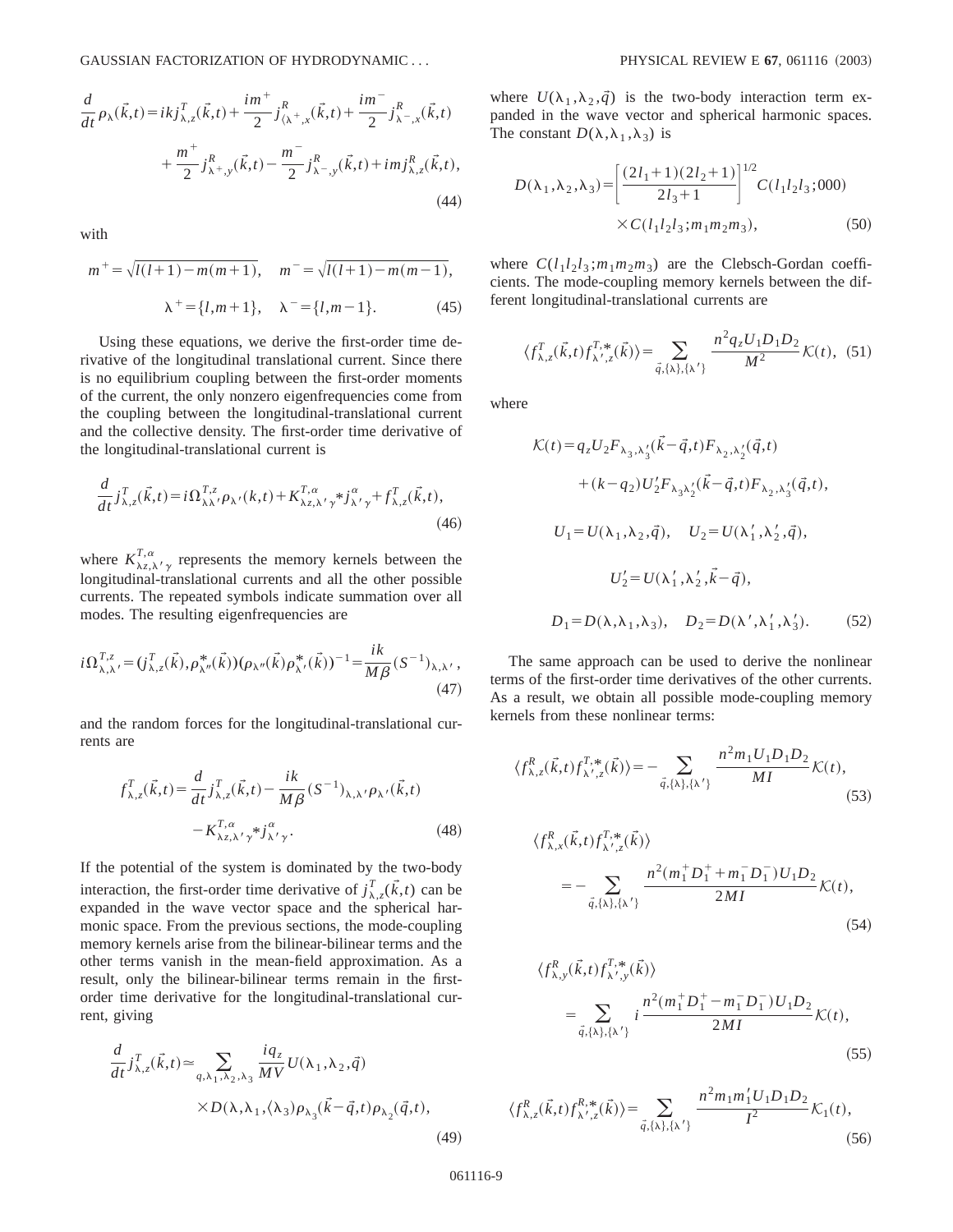$$
\langle f_{\lambda,x}^{R}(\vec{k},t) f_{\lambda',z}^{R,*}(\vec{k}) \rangle
$$
  
= 
$$
\sum_{\vec{q}, \{\lambda\}, \{\lambda'\}} \frac{n^2 (m_1^+ D_1^+ + m_1^- D_1^-) m_1' U_1 D_2}{2I^2} \mathcal{K}_1(t),
$$
  
(57)

$$
\langle f_{\lambda,x}^{R}(\vec{k},t)f_{\lambda',x}^{R,*}(\vec{k})\rangle = \sum_{\vec{q},\{\lambda\},\{\lambda'\}} \frac{n^2 U_1}{4I^2} (m_1^+ m_1^{\prime +} D_1^+ D_2^+ + m_1^- m_1^{\prime -} D_1^- D_2^- + m_1^+ m_1^{\prime -} D_1^+ D_2^- + m_1^- m_1^{\prime +} D_1^- D_2^+) \mathcal{K}_1(t), \qquad (58)
$$

$$
\langle f_{\lambda,y}^{R}(\vec{k},t) f_{\lambda',z}^{R,*}(\vec{k}) \rangle
$$
  
= 
$$
\sum_{\vec{q}, \{\lambda\}, \{\lambda'\}} \frac{in^2(m_1^- D_1^- - m_1^+ D_1^+) m_1' U_1 D_2}{2I^2} \mathcal{K}_1(t),
$$
 (59)

$$
\langle f_{\lambda,y}^{R}(\vec{k},t) f_{\lambda',x}^{R,*}(\vec{k}) \rangle = \sum_{\vec{q}, \{\lambda\}, \{\lambda'\}} \frac{n^2 U_1}{4I^2} (m_1^- m_1^{\prime +} D_1^- D_2^+ + m_1^- m_1^{\prime -} D_1^- D_2^- - m_1^+ m_1^{\prime -} D_1^+ D_2^- - m_1^+ m_1^{\prime -} D_1^+ D_2^-) K_1(t), \qquad (60)
$$

$$
\langle f_{\lambda,y}^{R}(\vec{k},t) f_{\lambda',x}^{R,*}(\vec{k}) \rangle = \sum_{\vec{q}, \{\lambda\},\{\lambda'\}} \frac{in^2 U_1}{4I^2} (m_1^- m_1^{\prime +} D_1^- D_2^+ + m_1^- m_1^{\prime -} D_1^- D_2^- - m_1^+ m_1^{\prime -} D_1^+ D_2^- - m_1^+ m_1^{\prime +} D_1^+ D_2^+) \mathcal{K}_1(t), \qquad (61)
$$

$$
\langle f_{\lambda,y}^{R}(\vec{k},t) f_{\lambda',y}^{R,*}(\vec{k}) \rangle = \sum_{\vec{q}, \{\lambda\}, \{\lambda'\}} \frac{n^2 U_1}{4I^2} (m_1^+ m_1^{\prime +} D_1^+ D_2^+ + m_1^- m_1^{\prime -} D_1^- D_2^- - m_1^+ m_1^{\prime -} D_1^+ D_2^- - m_1^- m_1^{\prime +} D_1^- D_2^+) \mathcal{K}_1(t), \tag{62}
$$

where

$$
\mathcal{K}_1(t) = U_2 F_{\lambda_3, \lambda'_3}(\vec{k} - \vec{q}, t) F_{\lambda_2, \lambda'_2}(\vec{q}, t) \n+ U'_2 F_{\lambda_3, \lambda'_2}(\vec{k} - \vec{q}, t) F_{\lambda_2 \lambda'_3}(\vec{q}, t), \nD_1^+ = D(\lambda^+, \lambda_1, \lambda_3), \quad D_1^- = D(\lambda^-, \lambda_1, \lambda_3), \nD_2^+ = D(\lambda'^+, \lambda'_1, \lambda'_3), \quad D_2^- = D(\lambda'^-, \lambda'_1, \lambda'_3).
$$
\n(63)

For  $\lambda = 0$ , the linear molecular liquid becomes an atomic molecular liquid, and the above expressions vanish except for the correlation function for the longitudinal-translational currents. For Eq.  $(51)$ , all harmonic eigenvalues are zero, and we have

$$
\langle f_{0,z}^T(\vec{k},t) f_{0,z}^{T,*}(\vec{k}) \rangle = \sum_{\vec{q}} \frac{n^2 D_1 D_2}{M^2} [q_z^2 U_q^2 + q_z (k - q_z) U_q U_{|\vec{k} - \vec{q}|}] F(\vec{k} - \vec{q},t) F(\vec{q},t),
$$
\n(64)

which reduces to the mode-coupling kernel for the atomic liquid.

#### **VI. CONCLUDING REMARKS**

The goals of this paper are to apply the Gaussian factorization approximation to derive ideal mode-coupling memory kernels for linear and nonlinear hydrodynamic modes and to examine the non-Gaussian behavior of the bilinear density correlation function  $[10]$ . Based on the observation that the random force  $f = OiLA$  is related to pair interactions in liquids, mode-coupling memory kernels can be expressed in terms of bilinear hydrodynamic modes. Then direct Gaussian factorization of the memory kernels and the random phase approximation for the direct pair distribution function lead to standard mode-coupling expressions. In this paper, we adopt a more rigorous approach introduced by Zaccarelli *et al.* [11] to derive essentially the same results. In this approach, a self-consistent equation for the random force arises directly from the fluctuation-dissipation relation and the pair interaction term of the force on the slow variables. The mode-coupling memory kernel is obtained by removing the self-consistent coupling terms with the mean-field approximation and factoring multiple-point time correlation functions. Thus, the random phase approximation, or other approximations of mean-field nature, is necessary for removing the coupling terms that are difficult to evaluate in the self-consistent expression of the memory kernel. Effectively, this derivation justifies the simpler scheme of applying factorization directly to the bilinear term in the memory kernel.

Within the Gaussian factorization scheme, we derived mode-coupling memory kernels for the velocity autocorrelation function (VAF) in Sec. III, the bilinear density mode in Sec. IV A, and the density fluctuation of linear molecular liquids in Sec. V. In Sec. III, we used the random phase approximation for the direct pair correlation function between the tagged particle and the solvent to obtain the standard mode-coupling expression for the VAF. In Sec. V A, we applied Gaussian factorization to the six-point correlation function and used the RPA to recast the three- and four-body distribution functions. The resulting equation takes into account the initial distribution as well as mode-coupling effects. The four-point correlation function can be useful for calculating third-order Raman spectra and for further examination of non-Gaussian effects. In Sec. V, we expanded the collective density of a linear molecule liquid in terms of spherical harmonics and derived mode-coupling expressions in the spherical harmonic function space. The zero component of the spherical harmonic function recovers the limit of atomic liquids. These results for linear molecular liquids are useful for analyzing rotational spectra and Raman spectra in molecular liquids and solvents.

A key result of this paper is the investigation of non-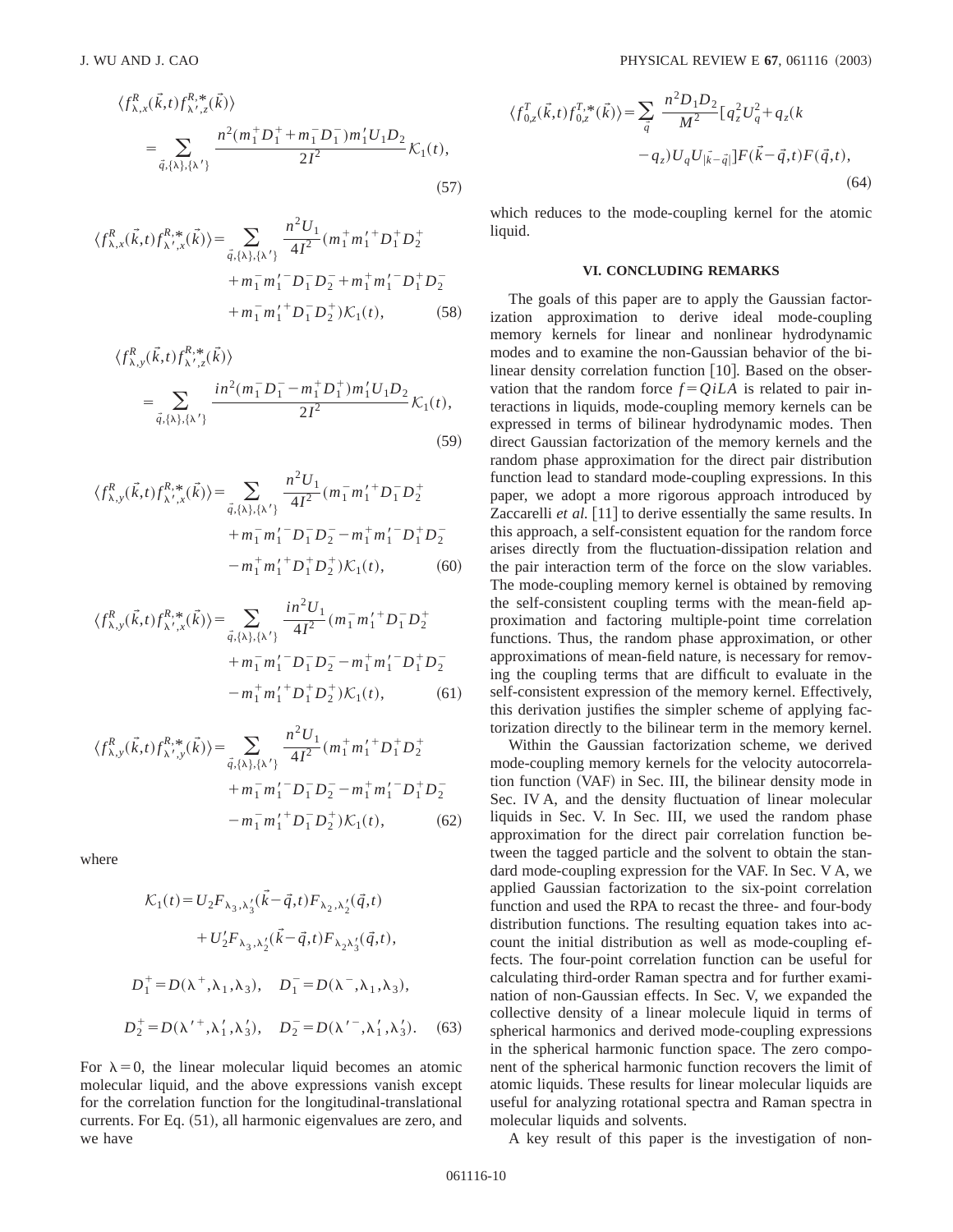Gaussian effects in bilinear (four-point) density correlation functions in Sec. IV B. In the hydrodynamic limit, we can directly factor the four-point correlation function into the product of two pairs of density correlation functions. In principle, the same Gaussian factorization can also be applied to the GLE of the four-point density correlation function. In order to examine the consistency of direct factorization and mode-coupling equations, we compare the difference between applying factorization before and after taking the time derivatives of the GLE for the four-point correlation function. The two procedures are identical for the first-order time derivative, but different for the second- and third-order time derivatives. The differences depend on  $\Delta = F_k^{\dagger}(t-\tau)F_k^{\dagger}(\tau)$  $-F_{k}(t)S_{k}$ , the deviation from exponential behavior of the linear density mode predicted from hydrodynamics. This difference function starts small initially and then approaches zero in the long-time hydrodynamic limit. It then follows that the non-Gaussian indicator has a maximum at an intermediate time. The amplitude of the maximum depends on the strength of the non-Markovian behavior in the liquid. For liquids close to the hydrodynamic limit, the nonexponential deviation of the linear mode is small and direct Gaussian factorization is a good approximation for the four-point correlation function in the long-time limit. In contrast, lowtemperature systems exhibit strong nonhydrodynamic behavior in density fluctuations so that the non-Gaussian behavior becomes significant. Since the nonhydrodynamic behavior increases with decreasing temperature, the non-Gaussian behavior shows a similar trend. These observations agree with

- $[1]$  M. Fixman, J. Chem. Phys. **36**, 310  $(1962)$ .
- [2] K. Kawasaki, Ann. Phys. (N.Y.) 61, 1 (1970).
- [3] L. P. Kadanoff and J. Swift, Phys. Rev. 166, 89 (1968).
- [4] W. Gotze, in *Liquids, Freezing and the Glass Transition*, edited by J. P. Hansen, D. Levesque, and J. Zinn-Justin (North-Holland, Amsterdam, 1991).
- [5] G. F. Mazenko, Phys. Rev. A 7, 209 (1973).
- @6# B. Bagchi and S. Bhattacharyya, Adv. Chem. Phys. **116**, 67  $(2001).$
- [7] U. Balucani and M. Zoppi, *Dynamics of the Liquid State* (Oxford University Press, New York, 1994), Appendix J.
- [8] R. Zwanzig, *Lectures in Theoretical Physics* (Wiley Interscience, New York, 1961).
- @9# B. J. Berne, *Statistical Mechanics, Part B: Time-Dependent Processes* (Plenum, New York, 1977).
- $\lceil 10 \rceil$  J. Cao, J. Wu, and S. Yang, J. Chem. Phys. **116**, 3739  $(2002)$ .
- [11] E. Zaccarelli, G. Foffi, F. Sciortino, P. Tartaglia, and K. A. Dawson, Europhys. Lett. **55**, 157 (2001).
- [12] S. C. Glotzer, V. N. Novikov, and T. B. Schroder, J. Chem. Phys. 112, 509 (2000).
- [13] W. Kob, C. Donati, S. J. Plimpton, P. H. Pools, and S. C. Glotzer, Phys. Rev. Lett. **79**, 2827 (1997).
- [14] C. A. Angell, Science **267**, 1924 (1995).
- [15] E. R. Weeks, J. C. Crocker, A. C. Levitt, A. Schofield, and W. D. Weitz, Science 287, 627 (2000).
- [16] B. Cui and R. Rice, J. Chem. Phys. 114, 9142 (2001).

 $[17]$  T. Gaskell and S. Miller, J. Phys. C 11, 3749  $(1978)$ .

dynamic frustration models  $[43-45]$ .

[18] J. Schofield, R. Lim, and I. Oppenheim, Physica A 181, 89  $(1992).$ 

**ACKNOWLEDGMENTS** The research is supported by the AT&T Research Fund, the Petroleum Research Fund administrated by the American Chemical Society, and a NSF Career Award (Che-0093210).

- [19] M. Manna and I. Oppenheim, Physica A **265**, 520 (1999).
- [20] R. van Zon and J. Schofield, Phys. Rev. E 65, 011107 (2002).
- [21] J. P. Hansen and I. R. McDonald, *Theory of Simple Liquids* (Academic, New York, 1990).
- [22] J. R. Dorfman and E. G. D. Cohen, Phys. Rev. A 12, 292  $(1975).$
- [23] A. J. Masters and P. A. Madden, J. Chem. Phys. **74**, 2950  $(1981).$
- [24] T. Keyes and A. J. Masters, Adv. Chem. Phys. **58**, 1 (1985).
- [25] P. A. Madden, Mol. Phys. **36**, 365 (1978).
- [26] R. A. Denny and D. R. Reichman, Phys. Rev. E 63, 065101  $(2001).$
- [27] J. Cao, J. Wu, and S. Yang, J. Chem. Phys. **116**, 3760 (2002).
- [28] J. P. Boon and S. Yip, *Molecular Hydrodynamics* (McGraw-Hill, New York, 1980).
- [29] T. Keyes and I. Oppenheim, Phys. Rev. A 9, 937 (1973).
- [30] D. Kivelson and T. Keyes, J. Chem. Phys. **57**, 4599 (1972).
- [31] D. F. Calef and P. G. Wolynes, J. Chem. Phys. **78**, 4145 (1983).
- [32] T. Franosch, M. Fuchs, W. Gotze, M. Mayr, and A. P. Singh, Phys. Rev. E 56, 5659 (1997).
- [33] R. Schilling and T. Scheidsteger, Phys. Rev. E 56, 2932 (1997).
- [34] S. Chong and F. Hirata, Phys. Rev. E **58**, 7296 (1998).
- [35] K. D. Rector and M. D. Fayer, J. Chem. Phys. **108**, 1794  $(1998).$

non-Gaussian behavior in multiple-point correlation functions and the nonhydrodynamic behavior of linear modes. The key relation established in Sec. IV B is also relevant to experimental measurements. Scattering experiments have been carried out to quantify the nonexponential relaxation in density fluctuations [35–38]. Recent nonlinear experiments are designed to investigate non-Gaussian behavior and dynamic heterogeneities  $(15,16,39)$ . Equations  $(36)$  and  $(40)$ demonstrate that the information content from these two kinds of experiments can be correlated within the modecoupling formalism. In other words, if the system is not far from the hydrodynamic regime, the two aspects of nonhydrodynamic deviation, i.e., the nonexponential decay and non-Gaussian fluctuations, are related quantitatively. The validity of this quantitative relation becomes questionable when the system is far away from the hydrodynamic limit and is dynamically heterogeneous. To interpret measurements in these systems, we should introduce non-Gaussian coupling explicitly, as in stochastic diffusion/hopping models  $[40-42]$  and